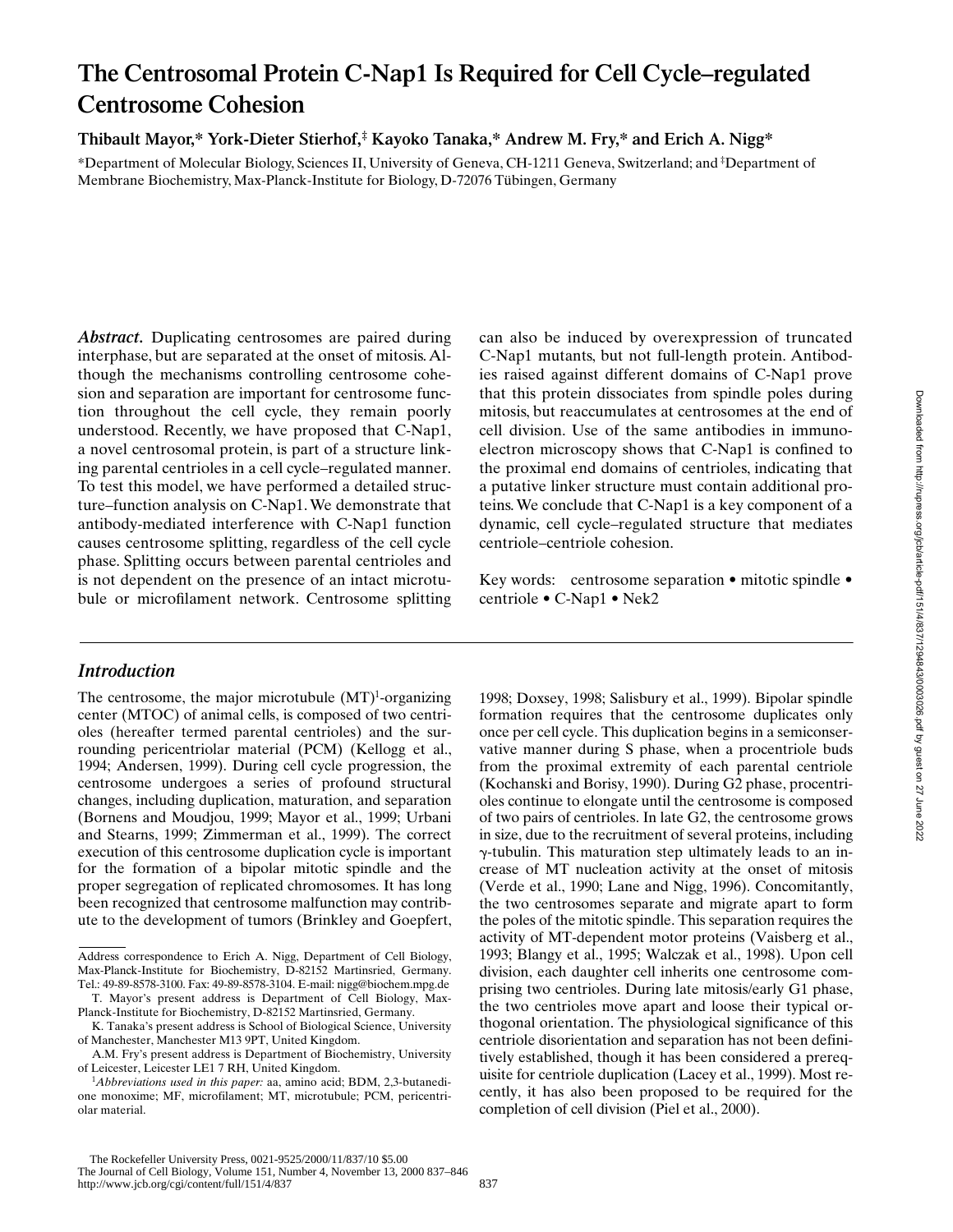Recent live-imaging studies have shown that both centrioles are able to nucleate MTs, but that only the mature centriole (the one characterized by appendages) is able to anchor them; conversely, the less mature centriole displays a striking mobility (Piel et al., 2000). These elegant studies highlight the complexity and dynamics of the centrosome structure. Detailed examination of centrosomes in fixed cell preparations confirms that the distances between parental centrioles can vary considerably, not only between different cell types, but also within a given cell population. This notwithstanding, the two parental centrioles generally display a striking pairing, at least for the most part of the cell cycle. Moreover, biochemical isolation of centrosomes readily permits the recovery of paired centrioles. These observations suggest that centrioles may be linked by a cell cycle–regulated cohesive structure. In support of this view, electron microscopic examination of isolated centrosomes has revealed electron-dense material connecting the two parental centrioles (Paintrand et al., 1992). However, in other studies, centrosome cohesion has been attributed primarily to the dynamic properties of the MT cytoskeleton (Jean et al., 1999). Thus, the existence of a structure linking parental centrioles remains controversial. If parental centrioles are indeed connected by a proteinaceous linker in vivo, one would predict that this structure should be highly dynamic, and that mechanisms must exist to regulate its assembly and disassembly. Most importantly, the severing or removal of such a cohesive structure would be expected to represent a prerequisite for centrosome separation at the onset of mitosis.

We have recently characterized a centrosome-associated protein kinase, Nek2, whose overexpression in cultured cells causes the premature splitting of centrosomes (Fry et al., 1998a). Accordingly, we have proposed that centriole–centriole cohesion may be subject to regulation by phosphorylation (Fry et al., 1998a; Mayor et al., 1999). Furthermore, we have identified a 281-kD coiled coil–centrosomal protein, termed C-Nap1, that most likely constitutes a physiological substrate of Nek2 (Fry et al., 1998b). The same protein was independently identified and named Cep250 (Mack et al., 1998). Immunofluorescent staining suggested that C-Nap1 localizes to the interphase centrosome, but not to mitotic spindle poles, and immunoelectron microscopy revealed that the COOH-terminal domain of C-Nap1 colocalizes with Nek2 to the proximal ends of both parental centrioles (Fry et al., 1998b; Mayor et al., 1999). On the basis of these observations, we have put forward the hypothesis that C-Nap1 may be part of a structure connecting the two centrioles.

To test the above model, we have carried out a detailed molecular characterization of the C-Nap1 protein. Specifically, we have performed antibody microinjection experiments to directly interfere with C-Nap1 function. Moreover, we have generated a series of C-Nap1 deletion mutants and examined the consequences of overexpressing these fragments in cultured cells. Finally, we have raised antibodies against different parts of this large protein and used them to study the centrosome association of C-Nap1 by both immunofluorescence and immunoelectron microscopy. Collectively, our results support an important role for C-Nap1 in the cell cycle–dependent regulation of centrosome structure.

# *Materials and Methods*

## *Microinjection*

Microinjection experiments were performed, as described previously (Lane and Nigg, 1996), using R63 (C-Ab), an anti–C-Nap1 antibody raised against the COOH-terminal domain (Fry et al., 1998b). This antibody was affinity purified on a histidine tagged–recombinant C-Nap1 protein and isolated using protein A–Sepharose (Amersham Pharmacia Biotech). The affinity-purified C-Ab, as well as nonspecific rabbit IgG (Sigma-Aldrich) used for control, were extensively washed with PBS and concentrated with Ultrafree-0.5 centrifugal filter (Amicon bioseparation; Millipore), to yield a concentration of 2 mg/ml for injections.

## *Antibody Production*

To generate antibodies against two additional domains of C-Nap1,  $(His)_{6}$ tagged fusion proteins were constructed with the NH<sub>2</sub> terminus (N-term, amino acid [aa] 67–345) as well as the middle region (Middle, aa 1,098– 1,248), using the QIAexpress bacterial expression system (QIAGEN). The plasmid pQE10:N-term was constructed by subcloning an RsaI (bp 867)–BclI (bp 1,702) (blunted with Klenow) fragment from C-Nap1 into the pQE31 vector (QIAGEN) digested with SmaI. The plasmid pQE30: Middle was constructed by subcloning the SacI (bp 3,967)–HindIII (bp 4,410) fragment of C-Nap1 into pQE30 digested with SacI and HindIII. Protein expression was performed in the *Escherichia coli* strain M15(pREP4) using Luria broth (10 mM Tris-HCl, pH 7.5, 10 g Bacto tryptone, 5 g Bacto yeast extract, 5 g NaCl per liter). Recombinant proteins were expressed for 4–6 h with 1 mM isopropyl- $\beta$ -D-thiogalactoside (IPTG) and purified on nickel columns under denaturing conditions, as described by the manufacturer (QIAGEN). They were then further purified by preparative gel electrophoresis on a 12% SDS-polyacrylamide gel, as described previously (Fry et al., 1998b). For immunizations, purified proteins  $(350 \mu g)$  of the [His])<sub>6</sub>:N-term and 450  $\mu g$  of the [His])<sub>6</sub>:Middle protein) were injected subcutaneously into New Zealand white rabbits (Elevage Scientifique des Dombes) on days 0, 27, 56, 84, 112, 140, and 160 (N-term) and 0, 28, 56, 84, and 112 (Middle). Immune sera were obtained on days 140, 178, and 182 (N-term) and 97, 125, and 132 (Middle). These antibodies are referred to as N-Ab and M-Ab, respectively. For affinity purification of antibodies, 1 mg of each purified (His)<sub>6</sub>:recombinant protein was coupled covalently to 400 mg cyanogen bromide–activated Sepharose 4B (Amersham Pharmacia Biotech), as recommended by the manufacturer, and antibodies were purified on this affinity matrix, as described previously (Harlow and Lane, 1998). Purified antibodies were dialyzed extensively against PBS before use.

# *Cell Culture, Transfections, and Immunochemical Techniques*

Human Hs68 fibroblasts, HeLa, U2OS osteosarcoma, and KE37 T-lymphoblastoid cells were grown at  $37^{\circ}$ C in a  $7\%$  CO<sub>2</sub> atmosphere in DME supplemented with 10% heat-inactivated FCS and penicillin-streptomycin (100 IU/ml and 100  $\mu$ g/ml, respectively). For transient transfection studies, U2OS cells were seeded onto hydrochloric acid–treated glass coverslips at a density of  $10^5$  cells per 35-mm dish. They were then transfected with 5  $\mu$ g of plasmid DNA, using calcium phosphate precipitates, as previously described (Seelos, 1997), and fixed 24 h later in cold methanol  $(-20^{\circ}C)$  for 6 min. For microinjection, human diploid Hs68 fibroblasts were grown on gelatin- or polylysine-coated coverslips. Where indicated, Hs68 cells were treated with 1.6  $\mu$ g/ml aphidicolin, 5  $\mu$ g/ml nocodazole, 5  $\mu$ M taxol, 3  $\mu$ g/ ml cytochalasin D, or 10 mM 2,3-butanedione monoxime (BDM) (all drugs were from Sigma-Aldrich).

To prepare cell extracts for immunoblotting, cells were harvested, washed once in PBS/1 mM PMSF, and resuspended in RIPA extraction buffer (50 mM Tris-HCl, pH 8, 1% NP-40, 0.5% deoxycholic acid, 0.1% SDS, 150 mM NaCl, 1 mM PMSF, 1 µg/ml aprotinin, 1 µg/ml leupeptin, 1  $\mu$ g/ml pepstatin A, 20 mM β-glycerophosphate) to yield 2 × 10<sup>4</sup> cells/ $\mu$ l. Samples were left for 30 min on ice, passed 10 times through a 27G needle, and centrifuged at  $14,000$  rpm for 10 min at  $4^{\circ}$ C. One volume of protein sample buffer was added to the supernatant and the sample was heated to  $95^{\circ}$ C for 3 min before analysis by SDS-PAGE on a 7.5% gel. Proteins were electrophoretically transferred to nitrocellulose membranes using a Bio-Rad apparatus (Bio-Rad Laboratories), and membranes were incubated for 30 min in blocking buffer (5% low-fat dried milk in PBS/0.1% Tween-20). All antibody incubations were carried out in blocking buffer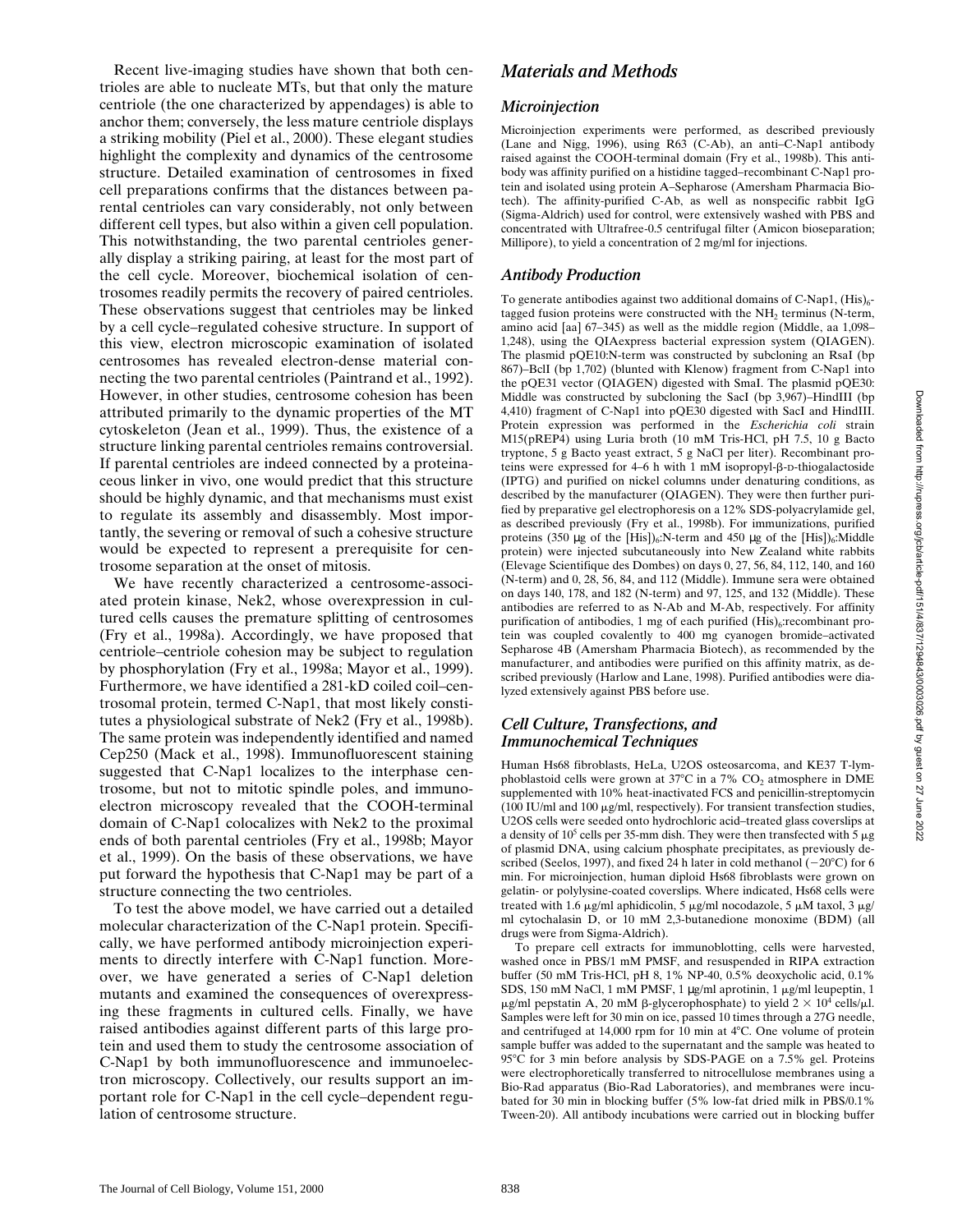for one hour at room temperature (N-Ab and C-Ab, 0.5 µg/ml; M-Ab, 1 mg/ml), and bound IgGs were visualized using alkaline phosphatase–conjugated anti–rabbit IgG secondary antibodies (Promega).

#### *Immunofluorescence and Immunoelectron Microscopy*

Immunofluorescence microscopy was performed using a ZEISS Axioplan II microscope and  $40\times$  or  $63\times$  oil immersion objectives. Photographs were taken using a Quantix 1400 (Photometrics, Inc.) or Micromax (Princeton Instruments) CCD cameras and IP-Lab or Metaview (Universal Imaging Corp.) softwares. Primary antibodies used for immunofluorescence were affinity-purified N-Ab (0.5  $\mu$ g/ml) and M-Ab (1  $\mu$ g/ml), anti- $\gamma$ -tubulin IgG (2 μg/ml), GTU-88 anti-γ-tubulin mAb (1:1,000; Sigma-Aldrich), 9E10 anti-myc mAb (undiluted tissue culture supernatant), and GT335 anti-polyglutamylated tubulin mAb (1:2,000). Secondary antibodies were biotinylated donkey anti–rabbit or goat anti–mouse IgG (1:200; Amersham Pharmacia Biotech), followed by Texas red–conjugated streptavidin (1:100; Amersham Pharmacia Biotech), FITC–conjugated goat anti–mouse Fab fragment (1:100; Sigma-Aldrich), FITC-conjugated goat anti–rabbit (1:100; Sigma-Aldrich), and AlexaFluor488– conjugated goat anti–mouse IgG (1:1,000; Molecular Probes).

Preembedding immunoelectron microscopy of whole U2OS cells was performed after fixation with 3% paraformaldehyde/2% sucrose and permeabilized with 0.5% Triton X-100, as previously described (Fry et al., 1998b).

#### *Plasmid Construction*

A full-length C-Nap1 construct was generated by subcloning the fragments P5.71, P4.20, and P2.5 (Fry et al., 1998b) into pBlueScript-SK and fusing them at the restriction sites SalI (bp 2,604) and NheI (bp 3,491). For fusion to the myc tag, EcoRV and PmlI restriction sites were introduced upstream of the first methionine ATG codon (bp  $672$ ) to create <sup>k</sup>C-Nap1. The NH<sub>2</sub>-terminal fragment of C-Nap1 was amplified by PCR with the high fidelity Taq polymerase (Roche) using two oligonucleotides (5'-TTGATATCACGTGCCGCCATGGAGACAAGAAGC-3' and 5'-ATGGGCTTCCTTCTCCAGCTCC-3'). The amplified fragment was digested with EcoRV–SmaI (bp 1,116) and fused to the SmaI (bp 1,116)– NotI C-Nap1 fragment. The modified full-length  $k$ C-Nap1 was then digested by EcoRV–NotI and ligated to pBS KS+:myc, which was digested with SmaI and NotI. During this procedure, a 10 aa (MNSCPSPRAA) linker was created between the myc tag and C-Nap1. The myc–C-Nap1 insert was then subcloned in the pBK-CMV vector. T1 (aa 1–362) was obtained by cutting  ${}^K$ C-Nap1 with EcoRV and BstXI (bp 1,758), T2 (aa 1,982–2,442) was previously described (Fry et al., 1998b), and T3 (aa 243– 1,985) was generated using NaeI (bp 1,399) and XhoI (bp 6,624). All fragment were cloned downstream of a myc tag and inserted into pCMV plasmids.

#### *Miscellaneous Techniques*

Cold treatment of asynchronously growing U2OS cells was performed by placing tissue culture dishes for 30 min on ice. To induce MT regrowth, prewarmed medium ( $37^{\circ}$ C) was added and the dishes were placed for 60 s at 37°C. Then, cells were fixed with cold methanol. For FACS<sup>®</sup> analysis, Hs68 fibroblasts were detached by trypsinization and washed with ice-cold PBS/0.3 mM EDTA. They were fixed in 70% ethanol, and then incubated for 30 min in PBS, 20  $\mu$ g/ml RNase A, and 5  $\mu$ g/ml propidium iodide. Centrosome purifications from KE37 cells were performed as described previously (Fry et al., 1998a).

### *Results*

#### *Microinjection of C-Nap1 Antibody Induces Centrosome Splitting*

To explore a possible involvement of C-Nap1 in a cohesive structure linking centrioles, a highly specific, affinity-purified anti–C-Nap1 antibody (C-Ab) was microinjected into nonimmortalized human fibroblasts (Hs68 cells). This antibody, hereafter referred to as C-Ab, was raised against the COOH-terminal domain of C-Nap1 (aa 1,986–2,442), and has been described previously (R63; Fry et al., 1998b). As shown by Western blotting, C-Ab recognized a sin-



*Figure 1.* C-Nap1 antibody injection causes centrosome splitting in Hs68 cells. (A) Representative examples of Hs68 cells injected with control IgG (a and  $a'$ ) or C-Ab (b and b'). Injected cells were visualized using an anti–rabbit IgG secondary antibody (a and b), and the centrosomes were stained for  $\gamma$ -tubulin (a' and b'). For illustrative purposes, injected cells were surrounded by a dotted line and arrowheads in b' point to a typical split centrosome. Bar,  $10 \mu m$ . (B) Asynchronously growing Hs68 cells were injected with control or anti–C-Nap1 antibodies and analyzed 16 h later by immunofluorescence microscopy, as described above. The histogram indicates the percent of cells with split centrosomes. A total of 167 cells were injected with C-Ab and 158 cells with control IgG. Cells were scored as having split centrosomes whenever the distance between the two  $\gamma$ -tubulin dots exceeded 2 microns, i.e., two times the diameter of these dots. Results were averaged from two independent experiments. (C) Representative examples of asynchronously growing Hs68 cells injected with control IgG (a and  $a'$ ) or C-Ab (b and b'). Injected cells were visualized using an anti–rabbit IgG secondary antibody (a and b), and the centrioles were stained with GT335, a mAb specific for polyglutamylated tubulin (a' and b'). Bar, 10  $\mu$ m. (D) Total protein from Hs68 cells was separated by SDS-PAGE and probed by immunoblotting with preimmune serum (PI) or affinity purified antibody against the COOH-terminal domain of C-Nap1 (C-Ab). The positions of molecular weight markers are indicated (in kD); the arrowhead marks C-Nap1.

gle band of the expected molecular mass in Hs68 wholecell extracts, while the corresponding preimmune serum showed no reactivity (Fig. 1 D). Asynchronously growing Hs68 cells were injected with either C-Ab or nonspecific rabbit IgG for control, fixed with methanol 16 h later, and stained with a mAb anti– $\gamma$ -tubulin (Fig. 1 A, a' and b'). To identify injected cells, cultures were counterstained with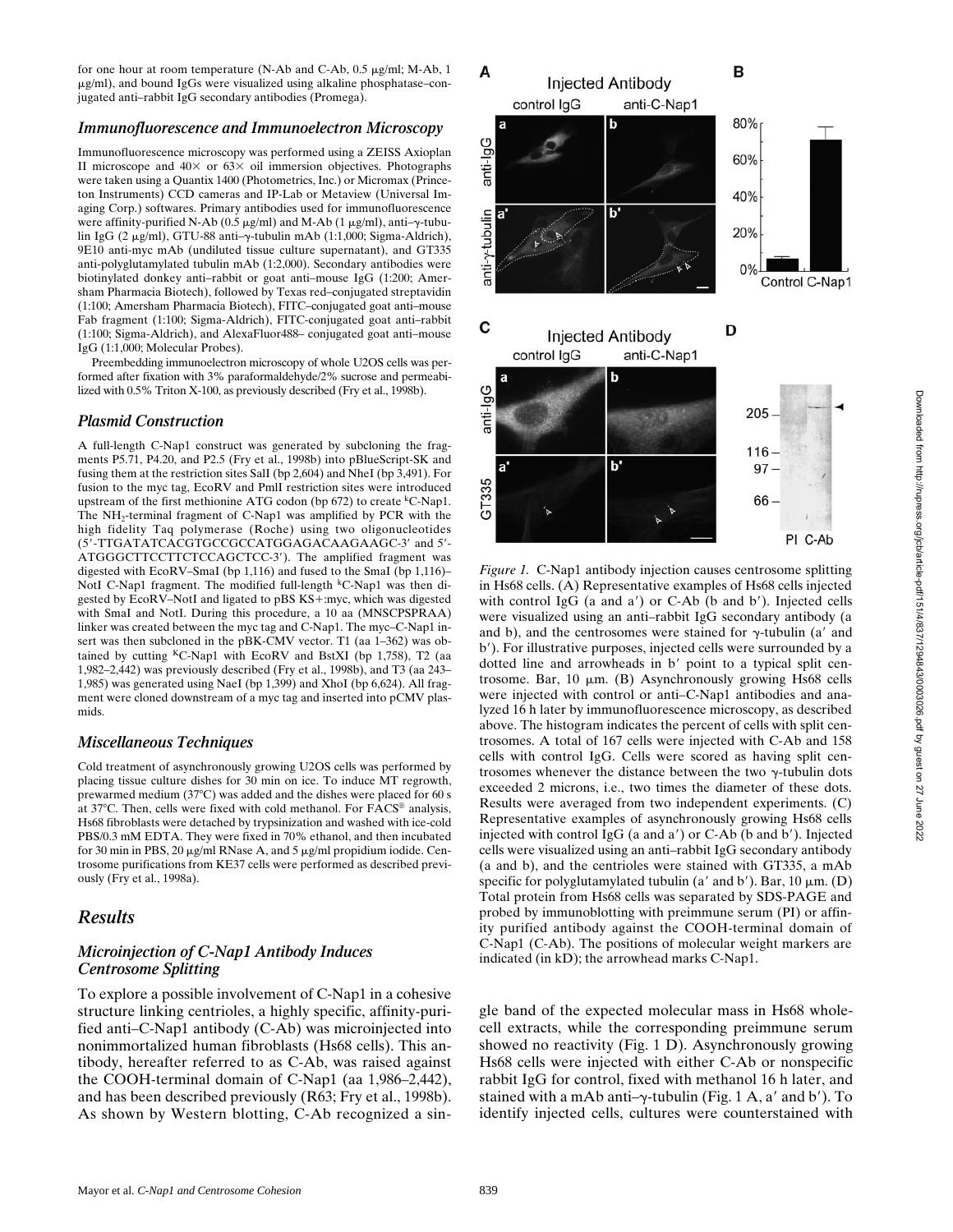



*Figure 2.* Cell cycle analysis of centrosome splitting. (A) FACS<sup>®</sup> analysis of synchronized Hs68 cells. For cell cycle synchronization, Hs68 cells were serum starved for 36 h and then released into medium containing 20% FCS and 1.6 mg/ml aphidicolin. G1 cells were microinjected 16 h after serum addition. To microinject a G2 population, cells were released for 5 h from a 36 h block in aphidicolin. Aliquots of cells were analyzed by FACS® before microinjection as well as before fixation 4 h after injection. (B) Centrosome splitting occurs regardless of cell cycle position. Hs68 cells were injected with anti–C-Nap1 antibodies at the indicated cell cycle stages and analyzed 4 h later by immunofluorescence microscopy, as described in the legend to Fig. 1 B. The histogram shows the percent of cells with split centrosomes. For C-Ab, a total of 252, 371, and 309 injected cells were counted for asynchronous, G1, and G2 populations, respectively. Similarly, 150, 318, and 366 cells were counted af-

ter injection with control IgG. Rare cells showing obvious chromosome condensation were excluded from the analysis. Results were averaged from two independent experiments. (C) Centrosome splitting does not prevent cell division. Single scattered Hs68 cells were injected with control  $(n = 50)$  or anti–C-Nap1 antibodies  $(n = 58)$  and analyzed 30 h later by immunofluorescence microscopy. Cell doubling was assessed by counting cell numbers in clusters originating from single injected cells. The histograms indicate the percent of clusters containing 1, 2, 3, or 4 cells. B and C: Black bars refer to cells injected with C-Ab, gray bars to control-injected cells. (D) Double immunofluorescent staining of a representative mitotic cell, injected with anti–C-Nap1 antibody in the preceding interphase. a, DNA; b,  $\gamma$ -tubulin; c, the injected anti-C-Nap1 antibody. Bar, 5  $\mu$ m.

anti-IgG antibodies (Fig. 1 A, a and b). Whereas the vast majority of the uninjected or control-injected cells showed the expected staining of centrosomes as closely spaced doublets (Fig.  $1 \text{ A}$ ,  $a'$ ), most cells injected with C-Ab displayed two widely separated  $\gamma$ -tubulin–positive dots (Fig. 1)  $(A, b')$ . To confirm that these dots contained centrioles (as opposed to merely constituting fragments of PCM), identical experiments were performed using GT335, a mAb that reacts with polyglutamylated tubulin and constitutes a convenient reagent for staining centrioles (Wolff et al., 1992; Bobinnec et al., 1998). As shown in Fig. 1 C (a' and b'), the split centrosomes clearly contained GT335-positive centrioles. Quantitative analyses revealed that  $>70\%$ of the cells injected with anti–C-Nap1 antibodies displayed split centrosomes, whereas only 7% was observed in control-injected cells (Fig. 1 B). These results show that antibody-mediated interference with C-Nap1 function causes a disruption of cohesion between centrioles, supporting the hypothesis that C-Nap1 is part of a structure that links centrioles together.

### *Cell Cycle Analysis of Centrosome Splitting*

To determine whether centrosomes were susceptible to splitting at different cell cycle stages, we microinjected anti–C-Nap1 antibodies into cells that had been synchronized in either G1 or G2 phase. For injection of G1 phase cells, Hs68 fibroblasts were arrested in G0 by serum deprivation, and then they were released into the cell cycle by the addition of 20% FCS. For synchronization in G2, cells were released from an aphidicolin-induced block at the G1/S boundary. Synchronized cells, as well as asynchronous populations for control, were injected with either control IgG or anti–C-Nap1 antibodies, and the extent of centrosome splitting was determined by immunofluorescent staining with anti- $\gamma$ -tubulin antibodies or GT335, as described above. Cultures were subjected to flow cytometric analysis of cell cycle profiles, in parallel. As shown in Fig. 2 A, the G1 population of cells showed a 2N DNA content both at the time of injection and at the time of fixation. The G2 population showed predominantly a 4N DNA content at the time of injection, though some cells had progressed through mitosis by the time of fixation 4 h later. Compared with results for asynchronous cell populations, anti–C-Nap1 antibodies caused centrosome splitting to similar extents, regardless of whether cells were in G1 or in G2 (Fig. 2 B). Furthermore, in both cases, the distances between split centrosomes showed a very broad distribution, with an average distance of about  $10 \mu m$  (with a range of 2 to  $>20 \mu m$ ). This indicates that interference with C-Nap1 function induces the separation of parental centrioles, whether or not they are associated with growing procentrioles.

It was of interest to determine whether anti–C-Nap1 antibody–induced centrosome splitting adversely affected cell division. To address this question, single cells were injected with C-Ab or control IgG and their progeny were analyzed 30 h later (Lane and Nigg, 1996). This assay revealed no significant difference between C-Ab–injected cells and control-injected cells in their ability to divide: in both cases,  $\sim 60\%$  of the cells had gone through one division at the time of analysis, and  $\sim$ 20% had even completed a second division (Fig. 2 C). Furthermore, we carefully examined mitotic cells arising after the injection of C-Nap1 antibodies during the preceding interphase and found that such cells had assembled normal-looking bipolar spindles (Fig. 2 D). We conclude from these results that cells harboring split centrosomes are not prevented from undergoing cell division. Although this conclusion may ap-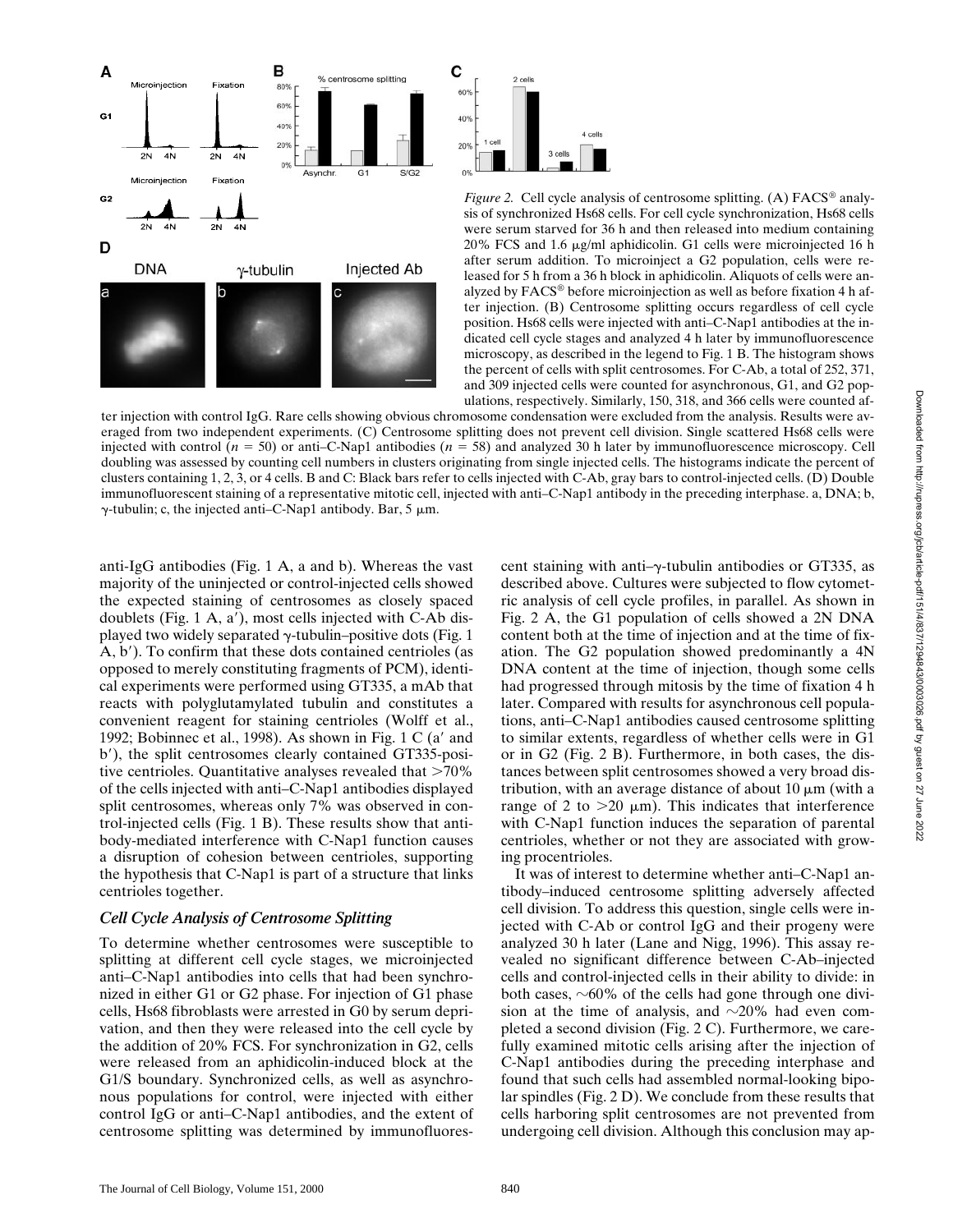

*Figure 3.* Mutational domain analysis of C-Nap1. (A) Schematic view of C-Nap1 domain structure and different C-Nap1 deletion mutant constructs. The dark gray boxes designate the predicted coiled-coil domains in C-Nap1. A semiquantitative assessment of the ability of C-Nap1 mutants to localize to centrosomes is given as follows:  $-$ , no centrosomal signal;  $++$ , the ability to localize to centrosomes in  $\sim$ 2/3 of transfected cells;  $++$ , centrosome association in all transfected cells. (B) Illustration of the phenotypes observed after overexpression of three different C-Nap1 deletion mutants: T1 (a and a'), T2 (b and b'), and T3 (c and c'). U2OS cells were analyzed by double immunofluorescence microscopy, by using antimyc (9E10) mAb to visualize C-Nap1 deletion mutants (a–c) and anti- $\gamma$ -tubulin (a'-c'). Arrowheads mark the positions of centrosomes. Bar, 10  $\mu$ m. (C) Overexpression of C-Nap1 deletion mutants induces centrosome splitting. The histogram indicates the percent of transfected cells with split centrosomes. Cells transfected with the full-length C-Nap1 (wt) as well as nontransfected cells  $(-)$ are shown for control, and the extent of splitting observed with the protein kinases Nek2 and Nek3 is shown for comparison. A myc tag was present in all constructs. Errors bars indicate standard deviations for data collected from three independent experiments.

pear surprising at first, it is in complete agreement with previous findings (Fry et al., 1998a).

### *Overexpression of Wild-type C-Nap1 and Deletion Mutants*

To provide further evidence for a role of C-Nap1 in centrosome cohesion, independent of antibody microinjection, we asked whether particular regions of C-Nap1 might cause centrosome splitting by acting as dominant-negative mutants. To this end, three C-Nap1 deletion mutants were designed on the basis of the C-Nap1 sequence, which pre-

dicts the existence of small  $NH<sub>2</sub>$ - and COOH-terminal end domains, separated by a large central coiled-coil structure. The mutants T1 and T2 were thus generated to represent the  $NH<sub>2</sub>$ - and COOH-terminal end domains, respectively, whereas T3 was made to span the central, putative coiledcoil region (Fig. 3 A). Full-length C-Nap1 and the three C-Nap1 deletion mutants were then expressed in U2OS cells, under the control of a cytomegalovirus (CMV) promoter. The localization of the ectopically expressed proteins was determined by immunofluorescence microscopy, taking advantage of an NH<sub>2</sub>-terminal–myc tag. In parallel, the distribution and morphology of centrosomes was examined by staining with antibodies against  $\gamma$ -tubulin, and the extent of centrosome splitting was scored as described above.

In cells expressing low levels of exogenous full-length C-Nap1, the protein localized correctly, and almost exclusively, to the centrosome, but in cells expressing higher protein levels, one or several compact C-Nap1–positive aggregates became visible (data not shown). This probably reflects a propensity of C-Nap1 to oligomerize. However, under no circumstances did overexpression of full-length C-Nap1 cause any significant centrosome splitting (Fig. 3 C). In contrast, all three C-Nap1 deletion mutants caused substantial centrosome splitting, albeit to a different extent. Although the mutants T2 and T3 were almost as effective in causing centrosome splitting as the active-Nek2 kinase, T1 was only half as effective. Nek3, a Nek2-related kinase analyzed for a control, did not induce any splitting above background. It is noteworthy that the ability of C-Nap1 mutants to cause centrosome splitting was not directly related to their ability to localize to centrosomes (Fig. 3, A and C). Whereas T1 and T2 were efficiently targeted to centrosomes, T3 was almost completely cytoplasmic. Yet, T3 was able to cause a substantial amount of splitting similar to T2. This suggests that C-Nap1 truncation mutants most likely cause centrosome splitting by sequestering one or more centrosomal components in the cytoplasm, thereby preventing them from performing a cohesive function. One protein likely to be titrated by C-Nap1–deletion mutants is C-Nap1 itself. In support of this view, we have observed that endogenous C-Nap1 was displaced from centrosomes when these were split by overexpression of C-Nap1 mutants (data not shown). Experiments aimed at identifying other C-Nap1–interacting proteins are currently in progress.

### *Centrosome Splitting and Cytoskeletal Dynamics*

The mechanisms underlying centrosome cohesion remain largely unknown. On the one hand, it is plausible that centrioles may be held together by a proteinaceous but flexible and dynamic structure. This hypothesis is supported by both electron microscopic evidence (Bornens et al., 1987; Paintrand et al., 1992) and recent live-imaging studies (Piel et al., 2000). On the other hand, it has been argued that centrioles may localize in close proximity primarily as a result of MT dynamics (Jean et al., 1999). To explore a possible critical contribution of the cytoskeleton to the phenomena described here, we asked whether anti– C-Nap1 antibodies were able to induce centrosome splitting in cells in which cytoskeletal dynamics had been disturbed by drugs. MT dynamics were profoundly altered by treatment with either nocodazole or taxol, whereas the functions of the microfilament (MF) system were impaired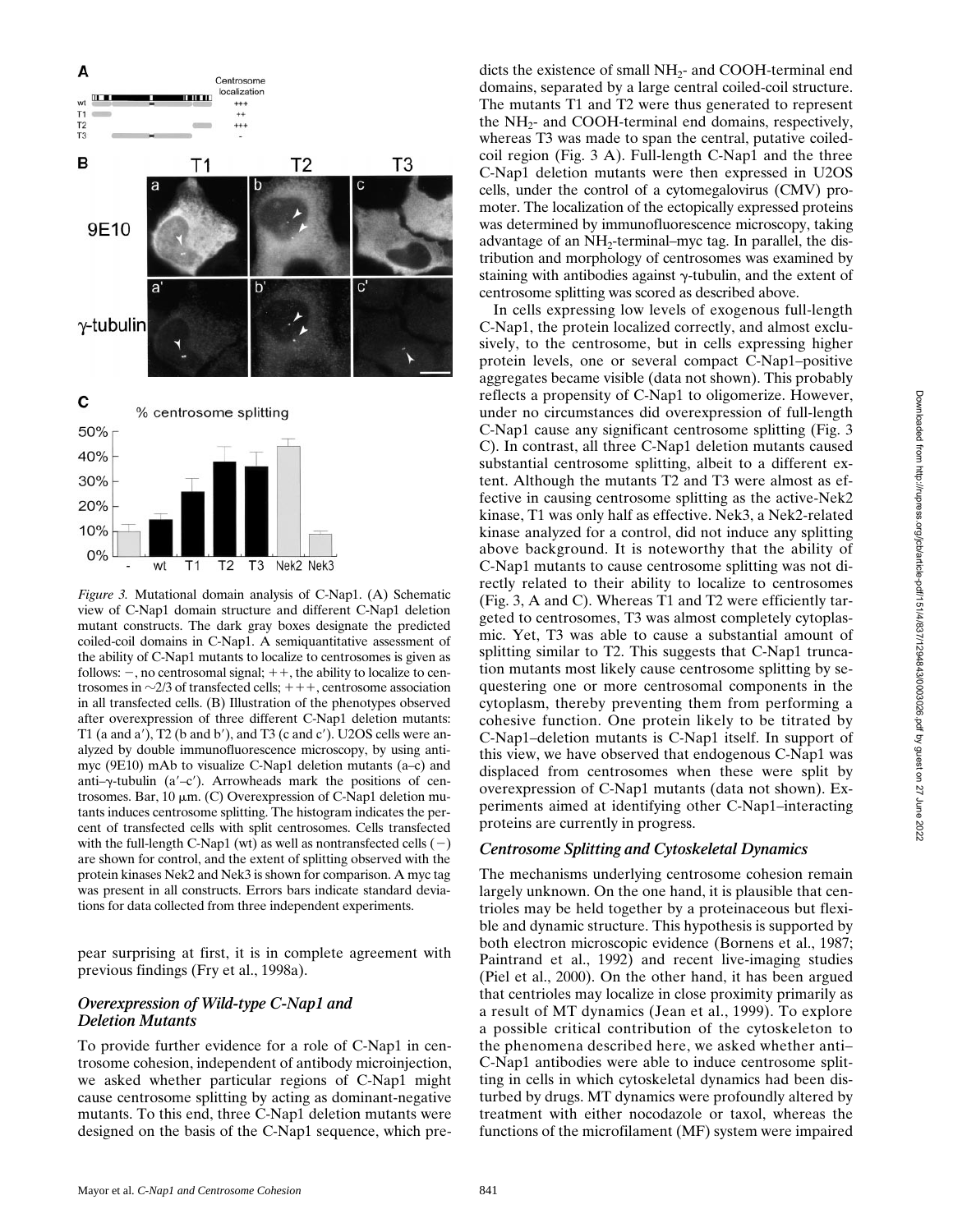

*Figure 4.* Anti–C-Nap1 antibody-induced centrosome splitting does not require an intact cytoskeleton. (A) Centrosome splitting caused by C-Ab injection is independent of MTs. The histogram indicates the percent of antibody-injected cells with split centrosomes when treated with nocodazole (5  $\mu$ g/ml) and taxol (5  $\mu$ M). Drug treatment was initiated 1–1.5 h before antibody injection and the cells were maintained throughout the injection and the following 4 h of incubation before fixation. In two independent experiments, 213 and 259 cells injected with C-Ab were counted (black bars), along with 183 and 217 cells injected with control IgG (gray bars). (B) Centrosome splitting is independent of the MF network. The histogram indicates the percent of injected cells with split centrosomes after treatment with either cytochalasin D (3  $\mu$ g/ml) or BDM (10 mM). To avoid cell rounding, BDM was applied only 30 min before microinjection and cytochalasin D was applied right after injection. Cells were incubated for 4 h in the presence of drugs before they were fixed and analyzed by immunofluorescence microscopy. In two independent experiments, 150 and 211 cells injected with C-Ab were counted (black bars), along with 196 and 212 cells injected with control IgG (gray bars). (A and B) The percent of centrosome splitting observed in injected cells in the absence of drugs are indicated by dotted lines (lower line for control IgG and upper line for C-Nap1 antibodies).

by treatments with either cytochalasin D or BDM, an inhibitor of myosin ATPase.

We found that depolymerization of MTs by nocodazole roughly doubled the proportion of control-injected cells with split centrosomes, whereas treatment of cells with the MT-stabilizing drug taxol did not significantly alter this proportion (Fig. 4 A, gray bars). These results are in agreement with the observation that MT dynamics can influence the positioning of centrioles within cells (Jean et al., 1999). Most importantly, however, microinjection of anti–C-Nap1 antibodies still induced centrosome splitting even in nocodazole- or taxol-treated cells (Fig. 4 A, black bars). Similarly, although centrosome splitting in controlinjected cells was slightly affected by drugs acting on the MF system (Fig. 4 B, gray bars), neither cytochalasin D nor BDM prevented the splitting induced by anti–C-Nap1 antibodies (Fig. 4 B, black bars). As we observed in all our experiments, the distributions of distances between split centrioles were very broad (with a range of 2 to  $\geq 20 \mu m$ ),

We also asked whether centrosome splitting would interfere with the ability of separated centrioles to nucleate MTs. To this end, MT depolymerization and regrowth assays were performed on anti–C-Nap1–injected cells. We observed many cells harboring spit centrosomes in which both separated centrioles were at the centers of MT asters (data not shown). This indicates that centrosome splitting does not prevent MT nucleation, in line with the fact that both separated centrioles are readily stained with anti- $\gamma$ -tubulin antibodies, implying that they are associated with PCM. Also, these results are in agreement with data showing that both parental centrioles are competent to nucleate MTs through their associated PCM, although they differ in their ability to retain them (Jean et al., 1999; Piel et al., 2000).

The data described so far show that C-Nap1 plays a critical role in mediating centrosome cohesion throughout interphase of the cell cycle. This conclusion is based on both antibody-mediated interference with C-Nap1 function and the analysis of dominant-negative–acting C-Nap1 mutants. Furthermore, we have shown that interference with C-Nap1 function causes centrosome splitting by a mechanism that is largely independent of an intact MT or MF network, and that centrosome splitting does not encumber cell division.

# *Reversible Dissociation of C-Nap1 from Mitotic Spindle Poles*

As an important consequence of the proposed role of C-Nap1 in centrosome cohesion, one would predict that a C-Nap1–containing cohesive structure should be transiently dismantled (or functionally inactivated) during mitosis when parental centrioles separate from each other to form the spindle poles. In line with this prediction, we have observed previously that C-Nap1 staining appeared to fade away upon formation of mitotic spindle poles (Fry et al., 1998b). However, since our former data were obtained using a single antibody reagent directed against the COOH terminus of C-Nap1, C-Ab, it was impossible to exclude the caveat of epitope masking. To rigorously test whether C-Nap1 dissociates from centrosomes during mitosis, we raised two additional antibodies, one directed against the  $NH<sub>2</sub>$ -terminal end domain, the other against the middle domain (the putative "hinge" region; Fig. 5 A). These reagents are referred to as N-Ab and M-Ab, respectively. As shown by Western blotting, both N-Ab and M-Ab readily recognized a protein of the expected mobility in U2OS total-cell extracts (Fig. 5 A). M-Ab was about as reactive as C-Ab, whereas N-Ab was slightly less reactive. In addition, both N-Ab and M-Ab recognized a few smaller proteins. The same antibodies were also used for Western blots on centrosomes purified from KE37 lymphoid cells (Fig. 5 A). As reported previously, KE37 cells exhibit two forms of C-Nap1 (Fry et al., 1998b). Of these, the slower migrating form was recognized by all three antibodies, but the faster migrating one was only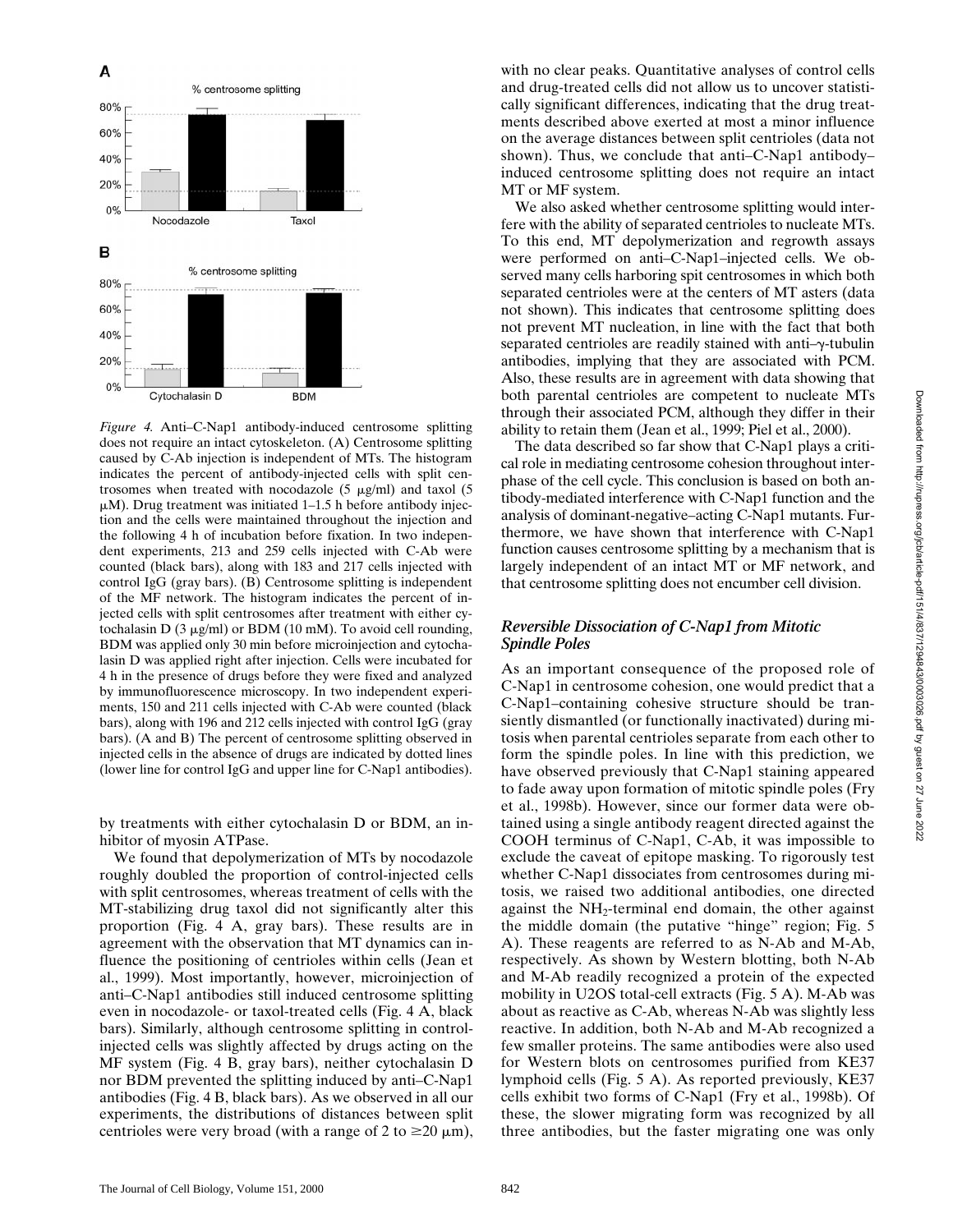

*Figure 5.* Cell cycle–dependent association of C-Nap1 with centrosomes. (A) Total protein was prepared from exponentially growing U2OS cells (lanes 1–3), and centrosomes purified from KE37 cells (lanes 4–6), separated by SDS-PAGE, and probed by immunoblotting with N-Ab (lanes 1 and 4), M-Ab (lanes 2 and 5), or C-Ab (lanes 3 and 6). The positions of molecular weight markers are indicated (in kD). The C-Nap1 fragments used for immunization to produce N-Ab, M-Ab, and C-Ab are illustrated schematically on top. (B) Double-indirect immunofluorescent staining of U2OS cells. Centrosomes were labeled with antibodies against  $\gamma$ -tubulin (c and d), and C-Nap1 with N-Ab (a and b). (a and c) Interphasic cell. (b and d) Mitotic cell. Bar,  $5 \mu m$ . (C) C-Nap1 reassociates with the centrosome upon exit from mitosis. U2OS cells were stained as indicated. (a, c, and e) Telophase cell. (b, d, and f) Early G1 cell. DNA was stained with Hoechst dye 33258, showing condensed (a) and decondensed chromatin (b). Midbody (c) and postmitotic bridge (d) were<br>stained with antibodies stained with antibodies against  $\alpha$ -tubulin; C-Nap1 was stained with N-Ab (e and f). Bar, 10  $\mu$ m. (D) Double-

indirect immunofluorescent staining of a dividing HeLa cell. The shape of the dividing cell is shown by differential interference contrast microscopy (a), and chromatin is visualized by staining with Hoechst dye 33258 (b). Centrioles were labeled with  $\gamma$ -tubulin (c and d) and C-Nap1 with N-Ab (e and f). Note that the pictures shown in c and e and d and f were taken in two different focal plains to allow visualization of both centrioles. In this particular cell, the two parental centrioles are separated over a very large distance. Bar,  $10 \mu m$ .

recognized by M-Ab and C-Ab, indicating that it lacks the  $NH<sub>2</sub>$  terminus (Fig. 5 A). More importantly, we may also conclude that the additional bands seen in U2OS whole-cell lysates represent noncentrosomal, cross-reactive proteins, as they were not present in purified centrosomes. When tested by immunofluorescence microscopy on methanol-fixed U2OS cells, both new antibodies readily labeled the centrosome, as shown by costaining for  $\gamma$ -tubulin (Fig. 5 B, and data not shown). Furthermore, both N-Ab and M-Ab showed staining of two distinct dots, as reported previously for C-Ab. This suggests that C-Nap1 is unlikely to span the entire distance between the two centrioles, a conclusion strengthened further by immunoelectron microscopy (see below). Most importantly, both N-Ab and M-Ab produced at most very faint staining of mitotic spindle poles (Fig. 5 B, and data not shown), confirming and extending the result obtained previously with C-Ab. These data are important in that they strongly argue against epitope masking, and instead indicate that the bulk of C-Nap1 truly dissociates from centrosomes during mitosis.

We also asked when exactly C-Nap1 reaccumulates at centrosomes and found that this occurs at the very end of cell division (Fig. 5 C). Up to telophase, when chromatin was still condensed (Fig. 5 C, a), only traces of C-Nap1 could be seen on spindle poles (Fig. 5 C, e). However, C-Nap1 staining then increased progressively and approached interphase levels already in very early G1 cells (Fig. 5 C, f and d; in d, note the postmitotic bridge still connecting these cells). Of particular interest, recent live imaging studies have revealed that parental centrioles frequently separate over very large distances in dividing cells (Piel et al., 2000). Fig. 5 D shows an example in a dividing HeLa cell. Clearly, under these conditions, C-Nap1 is associated with both parental centrioles, that is, with the one located in the cell body (d and f), and the one located close to the future cleavage site (c and e).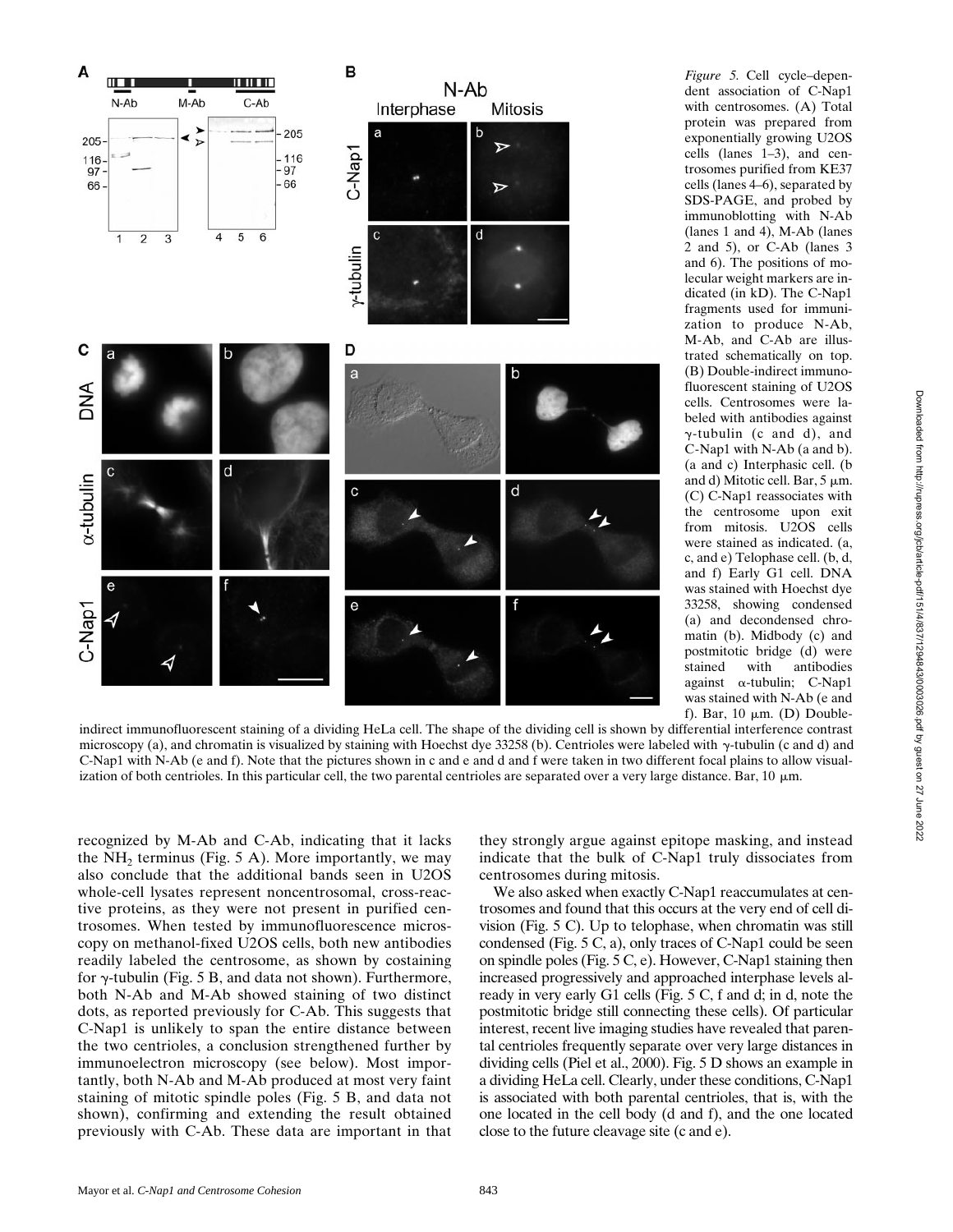

### *Immunoelectron Microscopic Localization of C-Nap1 Domains*

Using C-Ab, we have previously localized the COOH-terminal end domain of C-Nap1 to the proximal ends of both parental centrioles (Fry et al., 1998b). However, in the absence of antibodies directed against other parts of the molecule, we had no previous information on how the remainder of the protein was distributed within the centrosome. To further study the exact disposition of C-Nap1, we have therefore used the two new reagents, N-Ab and M-Ab, for immunoelectron microscopy. Specifically, we sought to determine, first, whether C-Nap1 spans the entire distance between parental centrioles, and second, whether C-Nap1 might also be located at the contact site between parental centrioles and nascent procentrioles. With regard to the first question, we found that both N-Ab and M-Ab stained the proximal tips of centrioles (Fig. 6), similar to results obtained with C-Ab (Fry et al., 1998b). However, immunogold particles were slightly more distant from the centriole tips in the case of N-Ab (Fig. 6 a). Preimmune IgG produced no specific labeling and mitotic centrioles showed negligible staining (data not shown), in agreement with the immunofluorescence data shown above. With regard to the second question, we were able to exploit occasional favorable sections to examine the distribution of C-Nap1 with regard to protruding procentrioles (Fig. 6 b, the procentriole is marked by thin double arrows). In no case could any C-Nap1 staining be seen in the contact area between procentrioles and centrioles (arrow). This confirms our postulate that C-Nap1 is part of a cohesive structure associated with parental centrioles, but is unlikely to mediate the interaction between centrioles and procentrioles.

Taken together, our immunocytochemical analyses at both the light- and electron-microscopic levels indicate that the entire C-Nap1 protein is located close to the tips of both parental centrioles. However, although the  $NH<sub>2</sub>$ terminus could be detected at a greater distance from the tips than the COOH terminus, no C-Nap1 protein could be seen spanning the entire region between the two centrioles. Thus, we conclude that any cohesive structure extending from one centriole to the other is almost certain to contain additional, as yet unidentified proteins (Fig. 7). Furthermore, the association between parental centriole and procentriole is unlikely to be mediated by C-Nap1, and finally, C-Nap1 is almost completely absent from mitotic spindle poles.

*Figure 6.* Immunoelectron microscopic localization of C-Nap1 domains. U2OS cells were fixed with 3% paraformaldehyde/2% sucrose and subjected to immunoelectron microscopic analysis with silverenhanced Nanogold®. Both N-Ab (a) and M-Ab (b) strongly labeled the proximal ends of both centrioles. Note that no C-Nap1 staining could be seen at the interface (b, arrow) between procentriole (b, thin double arrows) and centriole. Bar, 250 nm.

## *Discussion*

The centrosomal protein C-Nap1 was originally identified by virtue of its ability to interact with a centrosome-associated protein kinase, Nek2 (Fry et al., 1998b; Mack et al., 1998). We have now performed a detailed analysis of C-Nap1 structure, function, and distribution. Our results support the hypothesis that C-Nap1 functions as part of a dynamic, cell cycle–regulated structure linking parental centrioles to each other. In the first part of this study, we showed that microinjection of highly specific anti–C-Nap1 antibodies caused extensive splitting of centrosomes, and that a similar phenotype can be induced by overexpression of truncated C-Nap1 mutants, but not full-length protein. Centrosome splitting, as induced by interference with C-Nap1 function, was largely independent of the MT and MF networks. In the second part of our study, we used antibodies directed against three distinct domains of C-Nap1 to show that this protein is displaced from mitotic spindle poles, consistent with the prediction that a structure connecting parental centrioles should be dismantled at the onset of mitosis. The same antibodies were also used to show, by immunoelectron microscopy, that C-Nap1 localizes exclusively to the tip of each parental centriole. Importantly,



*Figure 7.* Cell cycle–regulated centrosome association of C-Nap1. This schematic model summarizes current information about the function and precise subcellular localization of C-Nap1, as inferred from the results presented in this study (see text for details).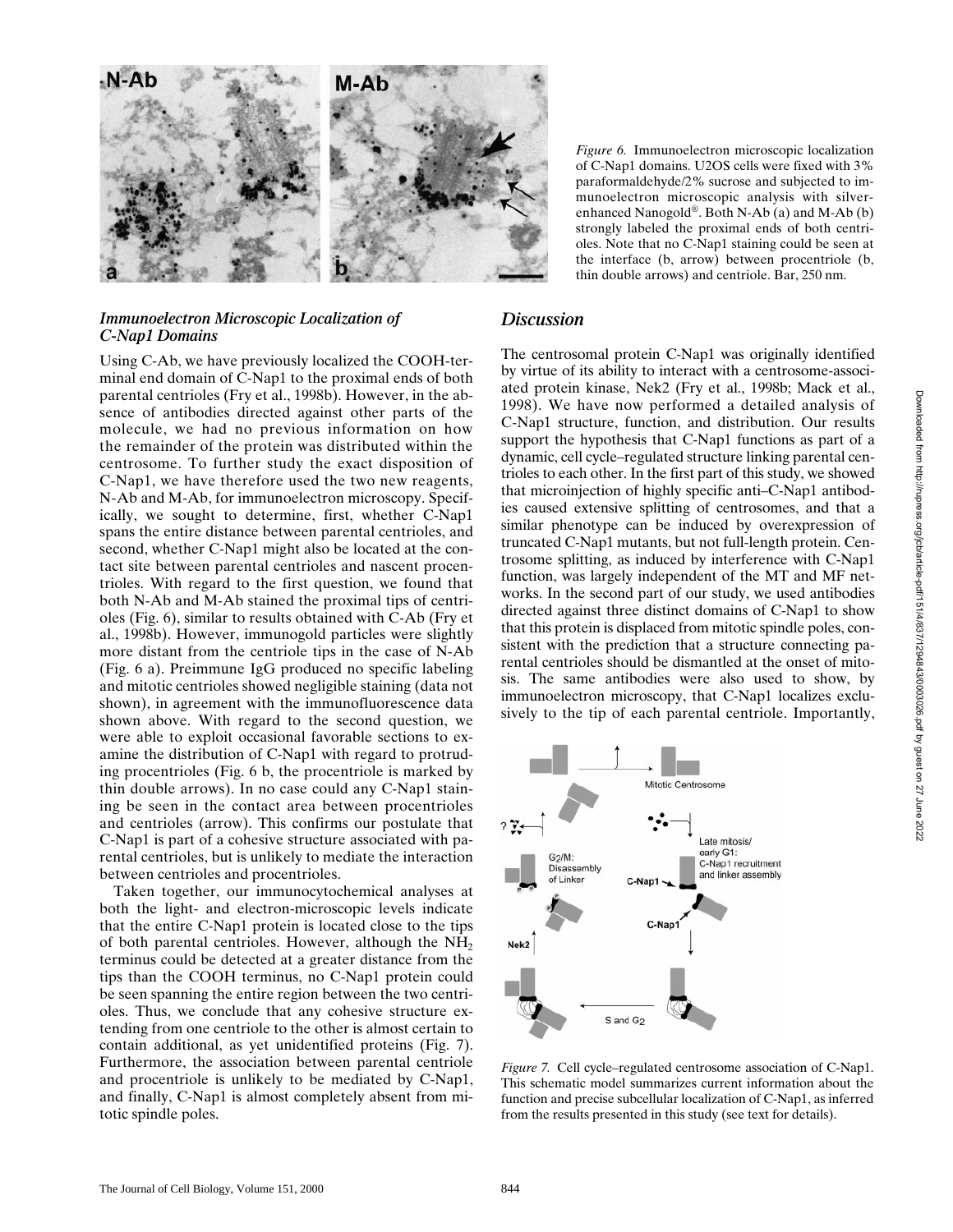C-Nap1 does not span the entire distance between parental centrioles and cannot be found at the contact site between parental centriole and growing procentriole. This implies that centrosome cohesion during interphase of the cell cycle requires additional, as yet unidentified, proteins.

### *Split Centrosomes Are Functional*

Our data indicate that interference with C-Nap1 function severely affects centrosome structure. Although split centrosomes are commonly seen in a small proportion of untreated cells, the frequency of cells with split centrosomes increases drastically when C-Nap1 function is disrupted. Moreover, this splitting occurs even when the MT or MF networks are disturbed. This argues that, in the absence of a connective structure, split parental centrioles can drift apart passively. Splitting occurs between parental centrioles and each centriole remains associated with the surrounding PCM. Thus, cells harboring split centrosomes are able to nucleate MTs. Furthermore, it is remarkable that centrosome splitting does not interfere with the ability of antibody-injected cells to divide. Spindles formed in the presence of anti–C-Nap1 antibodies appeared normal when stained with anti- $\gamma$ -tubulin antibodies, suggesting the presence of functional poles. However, live-imaging studies and quantitative analyses of chromosome segregation would be required to determine whether such spindles are fully functional in the error-free segregation of chromosomes (for further discussion see Fry et al., 1998a).

## *The Centrosome Association of C-Nap1 Is Cell Cycle Regulated*

From the proposed function of C-Nap1, we predicted that this protein should be displaced from centrosomes, or functionally inactivated, when parental centrioles are separated at the onset of mitosis. Our earlier studies had indeed suggested that C-Nap1 levels may be diminished at mitotic spindle poles, but it was impossible to exclude epitope masking as an alternative explanation (Fry et al., 1998b). Furthermore, though C-Nap1 protein levels in total cell lysates are detectably diminished during mitosis (Mayor, T., and E.A. Nigg, unpublished results), these results are difficult to interpret in view of a large cytoplasmic C-Nap1 pool. Thus, the use of antibodies directed against distinct parts of C-Nap1 proved critical for examining the fate of C-Nap1 during the cell cycle. We found that antibodies directed against widely separated C-Nap1 domains all produced negligible staining of mitotic spindle poles, strongly arguing against the caveat of epitope masking, and confirming that C-Nap1 truly dissociates from centrosomes during mitosis.

## *C-Nap1 Shows a Restricted Localization within the Centrosome*

Using antibodies raised against the  $NH<sub>2</sub>$  terminus, COOH terminus, and middle domain of C-Nap1 for immunoelectron microscopy, we found that all three domains are located close to the proximal tips of centrioles. Although the NH2-terminal end domain was slightly more distant from the centriole than either the middle or the COOH-terminal domain, we obtained no evidence to indicate that C-Nap1 oligomers could span the entire distance between the two parental centrioles. We conclude, therefore, that additional proteins must participate in a centriole–centriole linkage. The identity of these proteins is presently unknown, although  $\delta$ -tubulin (Chang and Stearns, 2000), as well as a putative calcium-binding protein (Moudjou et al., 1991), represent candidates. Of equal importance, careful examination of centrioles in the process of duplication revealed a conspicuous absence of C-Nap1 from the contact area between parental centrioles and procentrioles. This strongly suggests that the structure connecting a procentriole to its parental centriole is of a different nature than the one proposed to exist between the two parental centrioles.

# *Models for Centrosome Cohesion*

Transient splitting of centrosomes is a physiological event that has been observed under a variety of conditions, including treatment of cells with mitogenic growth factors (Sherline and Mascardo, 1982) and chemotactic stimulation (Schliwa et al., 1982). However, what mechanisms control centrosome cohesion remain largely unknown. Two distinct models have been put forward to explain the close proximity of centrioles observed under most circumstances. On the one hand, it has been proposed that parental centrioles are connected by a proteinaceous structure (Bornens et al., 1987; Paintrand et al., 1992). If sufficiently slender and flexible, such a structure would appear compatible with the strikingly dynamic behavior described recently for centrioles in living cells (Piel et al., 2000). On the other hand, the close proximity between parental centrioles has been proposed to result predominantly from the intrinsic dynamics of the MT network (Jean et al., 1999). Clearly, our present data are relevant to these models. The centrosome splitting observed in response to both C-Nap1 antibody injection and the overexpression of dominantnegative–C-Nap1 mutants strongly argues that centrosome cohesion depends on a proteinaceous structure that is part of the centrosome proper. Furthermore, centrosome splitting can be induced also in cells in which MTs have been either depolymerized by nocodazole or stabilized by taxol, and similar results were obtained after disturbing the MF network. At first glance, these findings may appear difficult to reconcile with proposals that attribute a major role to the cytoskeleton in determining the close proximity of parental centrioles (Jean et al., 1999). However, this conflict is more apparent than real. In fact, MT dynamics (particularly minus-end–directed motility) is likely to be important for determining the local concentrations of both structural and regulatory proteins at the centrosome. Considering that a proteinaceous linker between parental centrioles is predicted to be a dynamic structure, any change in the local concentration of either linker subunits or regulators of linker subunit assembly (such as kinases or phosphases) would be expected to profoundly affect centrosome integrity. Thus, there is no reason to doubt that centrosome structure is indeed intimately linked to cytoskeletal dynamics. Most importantly, though we have shown here that anti–C-Nap1 antibody-induced centrosome splitting does not require an intact cytoskeleton, this should not distract from the fact that the physiological event of centrosome separation, as it occurs at the onset of mitosis, clearly requires the cytoskeleton and MTdependent motor proteins.